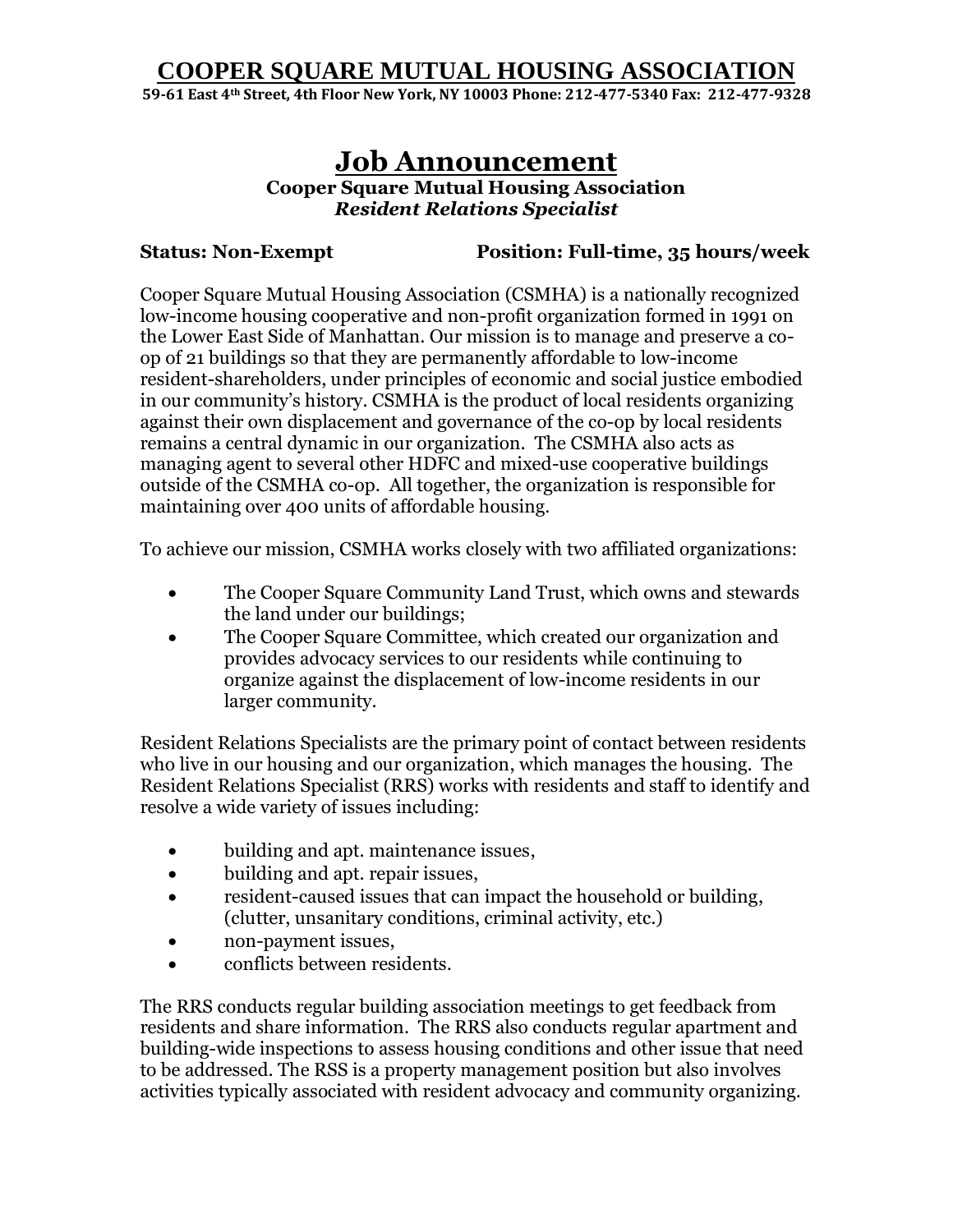# **COOPER SQUARE MUTUAL HOUSING ASSOCIATION**

**59-61 East 4th Street, 4th Floor New York, NY 10003 Phone: 212-477-5340 Fax: 212-477-9328**

The Resident Relations Specialists work closely with, and reports directly to, the Director Operations.

## **Specific Responsibilities**

- Work with maintenance staff to identify, address and track housing conditions, code violations and other issues through internal "work orders".
- Maintain orderly and accurate resident records and files. This includes creating and tracking "change orders" and entering this information into the organizational database.
- Advertise, facilitate and attend resident building meetings.
- Attend and participate in other community and staff meetings.
- Perform other duties as needed.

## **QUALIFICATIONS**

- Minimum of one-year experience with property management, tenant advocacy or equivalent position.
- Fluency in either Spanish, Cantonese or Mandarin is mandatory.
- Excellent follow-up and problem solving skills.
- Excellent people skills: ability to work with and communicate well with all types of residents and all levels of staff.
- Effective communication skills, including basic writing skills (ability to write letters, fill out forms, compose emails, create notices, etc.) and public speaking skills.
- Basic understanding of NYC housing rules (including Housing Maintenance Code) and of tenant/shareholder rights.
- Ability to maintain confidentiality regarding resident personal information and organizational information is essential.
- Ability to stay organized and maintain records and files.
- Ability to manage multiple tasks and shift priorities according to urgency.
- Ability to work with partner organizations to connect eligible residents to social service programs, benefits and other community resources.
- Proficiency in basic Microsoft Office programs and housing management software such as Rent Manager
- Ability to work independently and as part of a team; willingness to contribute ideas and take direction and receive constructive criticism.
- Experience working in diverse, multi-lingual, low- and moderateincome communities is essential; experience working with specific populations (seniors, individuals with mental health challenges, survivors of domestic or sexual violence, formerly incarcerated individuals, etc.) is a plus.
- Experience working for a non-profit organization is a plus.
- Willingness to work evenings.
- Willingness to help with organizational events or projects as needed.